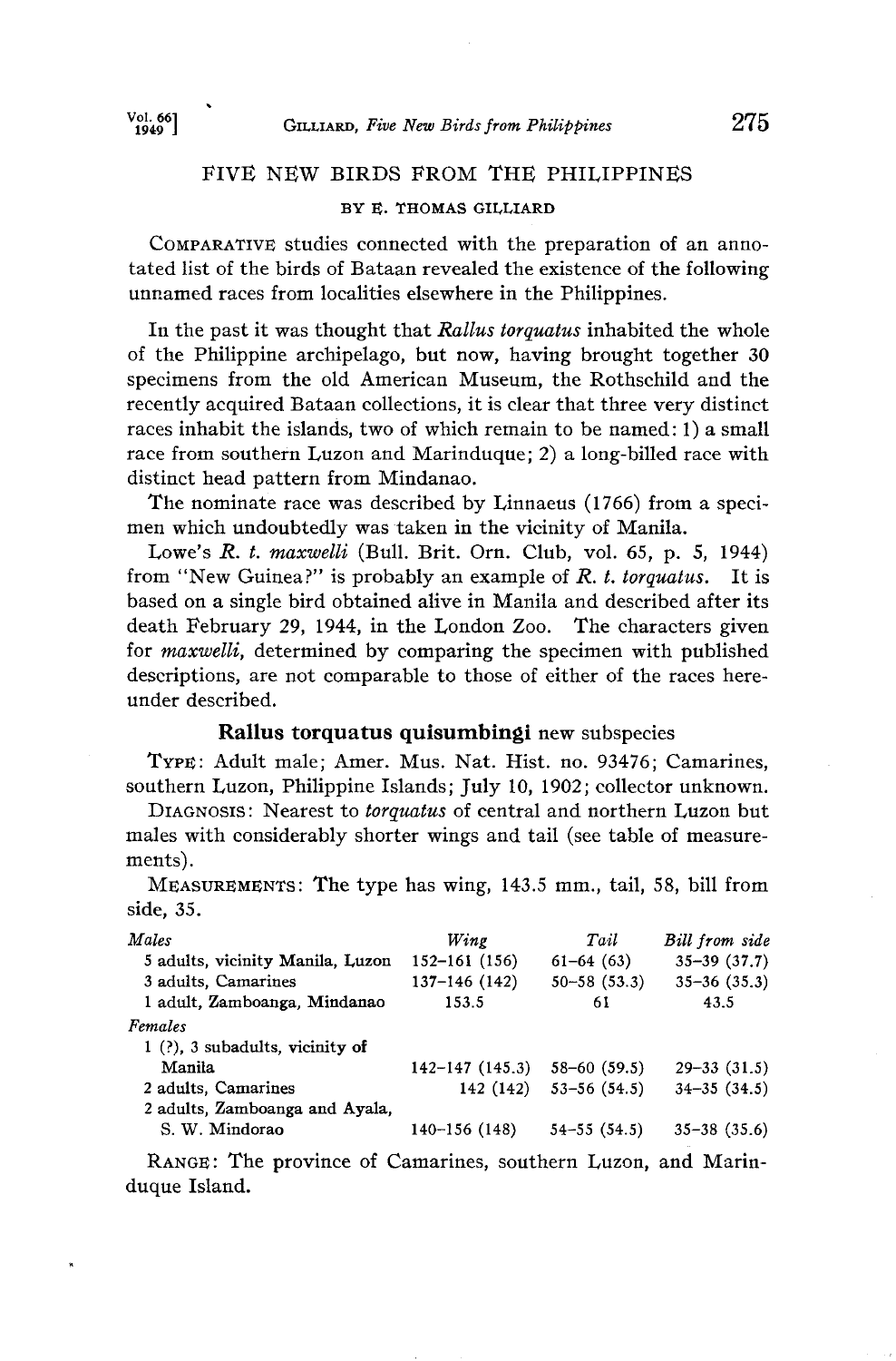DISCUSSION: All but one of the specimens from Camarines and **Marinduque have outer edges of primaries, secondaries, rump and tail brighter, more brownish, less olive.** 

**Although females of torquatus before me are chiefly subadult, their wings and tails average larger than those of quisumbingi.** 

**A single adult female from the island of Marinduque agrees reasonably well with the series from Camarines in coloration and measurement. An adult male from Mindoro Island, however, is similar to torquatus and must be included in the range of that form; it has wing, 153 ram., tail, 59, bill from side, 39.** 

**This barred rail is named in honor of my esteemed friend, Dr. Eduardo Quisumbing, Director of the National Museum of the Philippines.** 

#### **Railus torquatus sanfordi new subspecies**

**TYPE: Adult male; Amer. Mus. Nat. Hist. no. 545237; Rothschild Collection; Zamboanga, Mindanao, Philippine Islands; May, 1903; collected by Walter Goodfellow.** 

**DIAGNOSIS: Nearest to torquatus but differs by reason of longer, stouter bill (see list of measurements under R. t. quisumbingi) and black eye-stripe without a white dorsal emargination.** 

**MEASUREMENTS OF THE TYPE: Wing, 153.5 mm.; tail, 61; bill from side, 43.5.** 

**RANGE: Known only from Ayala and Zamboanga on the extreme southwestern tip of Mindanao.** 

Discussion: Both the sanfordi and quisumbingi series were collected **during 1902 and 1903. The brownish coloration described for the**  Therefore, it is evidently a valid **character and not due to "foxing."** 

**It is with pleasure that I name this race in honor of Dr. Leonard C. Sanford who has done so much through the years to bring about a better understanding of the ornithology of the Pacific.** 

**Two major populations of Megalaema haemacephala inhabit the Philippines: 1) intermedia, a crimson-throated race which is known from the central islands of Cebu, Guimaras, Masbata, Negros, Romblon and Tablas; and 2), a yellow-throated group which occurs throughout the remainder of the Philippines and which, until very recently, was thought to represent a single race, haemacephala.** 

**A study of 65 examples of the latter, from localities throughout the major geographical blocks of its extensive range, indicates that four morphological characters appear to vary geographically. In order of importance they are: 1) length of bill; 2) length of wing; 3) length of**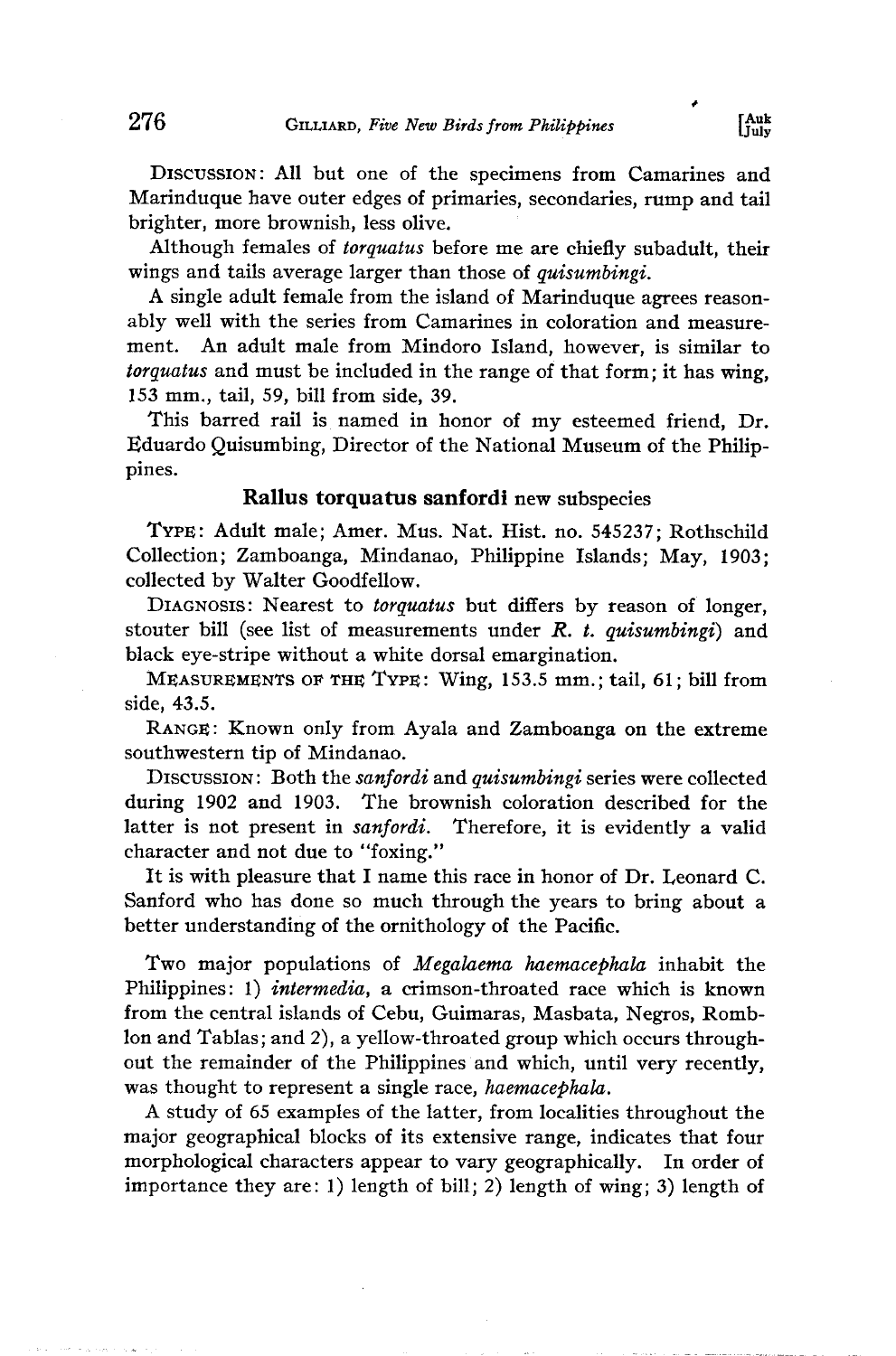**tail; and 4) color of throat. Generally speaking, northern birds have the shortest bills, longest wings and tails and the most pallid throats. Southward, on the island of Mindanao, the coloration of the throat is brightest. In fact, the underparts are generally brighter yellow.**  The population of this island has recently been segregated as *minda***nensis by Rand (Fiddiana, 31 (25): 202-203, 1948). Specimens at**  hand from Leyte and Samar differ from *mindanensis* by having under**parts similar to northern birds, but they differ from all in length of bill, wing and tail.** 

**In view of these differences, it becomes necessary to fix a precise type locality for M. h. haemacephala described by P. L. S. Müller from the "Philippine Islands" (Natursyst. Suppl., 1776: 88).** 

**Since a long series from Lamao, Bataan, is very similar to two specimens from Locos Norte, northern Luzon, where this race achieves its greatest wing length and shortest bill, I designate Lamao, Bataan, as the type locality of M. h. haemacephala.** 

**The Samar-Leyte population is defined as follows:** 

## **Megalaema haemacephala celestinoi new subspecies**

**TYRE: Adult female; Amer. Mus. Nat. Hist. no. 647243; Rothschild Collection; Bonga, Samar, Philippine Islands; June 27, 1896; collected by J. Whitehead.** 

DIAGNOSIS: Very similar to *haemacephala* of Mindoro and Luzon, **but with longer bill, shorter wing and tail. See list of measurements.** 

**MEASUREMENTS OF THE TYPE: Wing, 77.5 mm.; tail, 33; bill, 18.** 

**No difference has been noted between males and females, and the measurements are grouped in the following table. Bill measurements are made from the anterior edge of the nostril.** 

#### **MEASUREMENTS**

| haemacephala                             | Wing                       | Tail                   | Bill                |
|------------------------------------------|----------------------------|------------------------|---------------------|
| 2, Locos Norte, N. Luzon                 | $83 - 90$ $(86.5)$         | $36.5 - 37.5$ $(37.0)$ | $15(2)$ (15.0)      |
| 11, Lamao, western C. Luzon 83-88 (85.0) |                            | $36 - 38.5$ (37.5)     | $15 - 16.5$ (15.5)  |
| 5, Infanta, eastern C. Luzon             | $82 - 86.5(84.0)$          | $35.5 - 37$ (36.3)     | $16 - 17(16.3)$     |
| 9, Sorsogon, S. Luzon                    | $81 - 86.5(83.8)$          | $33 - 37.5$ (35.6)     | $16 - 17.5$ (16.8)  |
| 5. Mindoro                               | $81 - 85(82.6)$            | $34.5 - 36$ (35.1)     | $14.5 - 16(15.3)$   |
| celestinoi                               |                            |                        |                     |
| 2. Samar and Leyte                       | 77.5-79.5 (78.5) 33 (33.0) |                        | 18(18.0)            |
| mindanensis                              |                            |                        |                     |
| 6. S. Mindanao                           | $80 - 85(82.2)$            | $32.5 - 36(33.9)$      | $15.5 - 17.5(16.5)$ |

**RANGE: Samar and Leyte. This race is named for Mr. Manuel Celestino, veteran collector of the National Museum of the Philippines**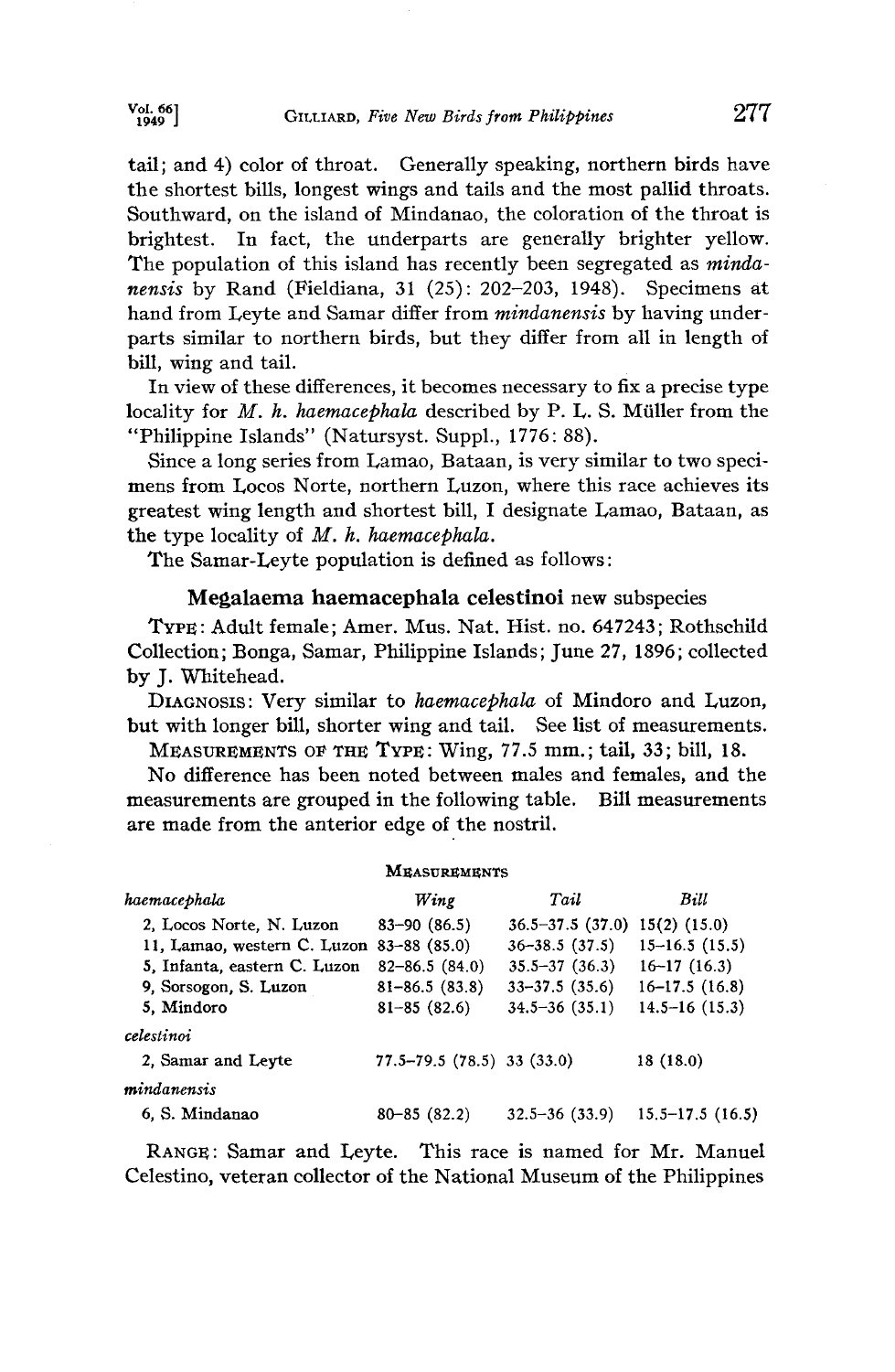**and wonderful field companion. Mr. Celestino is the son of Andres Celestino who collected for many years with J. Whitehead and R. C. McGregor.** 

**With 38 examples of Chrysocolaptes lucidus from north, central and south Luzon before me, it is apparent that several distinct populations inhabit the island. A series from Benguet, northern Luzon, averages larger than do series from central and southern Luzon. Yet, in coloration, they agree well with a long series from Bataan, western central Luzon. Specimens from Laguna de Bai, Cavite, Mt. Maguiling in central Luzon and a series from the province of Sorsogon in southern Luzon have richer brown chests. The specimens from Sorsogon have the shortest wings and tail.** 

The type locality of Wagler's *haematribon* (Syst. Av., 1827: sp. 95) is India. Peters (Birds of World, 6: 227, 1948) lists it as "India? is India. Peters (Birds of World,  $6: 227$ , 1948) lists it as "India? =  $\frac{1}{2}$  Luzon." In view of the differences noted above, it is now necessary In view of the differences noted above, it is now necessary **to be more precise. I, therefore, designate Lamao, Bataan, as the type locality of C. l. haematribon.** 

### **Chrysocolaptes lucidus ramosi new subspecies**

TYPE: Adult male; Amer. Mus. Nat. Hist. no. 94131; Sorsogon, **southern Luzon, Philippine Islands; April 7, 1903; collected by Dr. E. H. Porter.** 

**DIAGNOSIS: Nearest to haematribon but males with the chest considerably more brownish, less grayish olive and with shorter wing and tail. See table of measurements.** 

MEASUREMENTS: The type has wing, 138.5 mm., tail, 82, bill from **anterior edge of nostril, 32.5.** 

**MEASUREMENTS** 

|                              | Wing            | Tail          | Bill from side |  |
|------------------------------|-----------------|---------------|----------------|--|
| 3 males, Sorsogon            | $138.5 - 140.0$ | $76 - 82$     | $31.0 - 32.5$  |  |
| 1 female, Sorsogon           | 144             | 85            | 30             |  |
| 4 males, C. Luzon            | $141.5 - 145.0$ | $81 - 89$     | $29.5 - 35.0$  |  |
| 2 females, C. Luzon          | 138             | 78            | $26.0 - 28.5$  |  |
| 6 males, Lamao, Bataan       | $140 - 147$     | $80.5 - 89.0$ | $31 - 33$      |  |
| 7 females, Lamao, Bataan     | $137 - 144$     | $79.0 - 85.5$ | $29 - 32$      |  |
| 4 males, Benguet, N. Luzon   | $142.5 - 150.0$ | $85.0 - 91.5$ | $32.5 - 35.0$  |  |
| 2 females, Benguet, N. Luzon | $147.5 - 148.0$ | $86.0 - 89.5$ | $32.5 - 33.0$  |  |
|                              |                 |               |                |  |

**RANGe: Southern Luzon north to the vicinity of Laguna de Bai. DISCUSSION: Specimens from Marinduque Island have not been seen. They should be more nearly like ramosi than haematribon on the basis of geographical distribution. ,**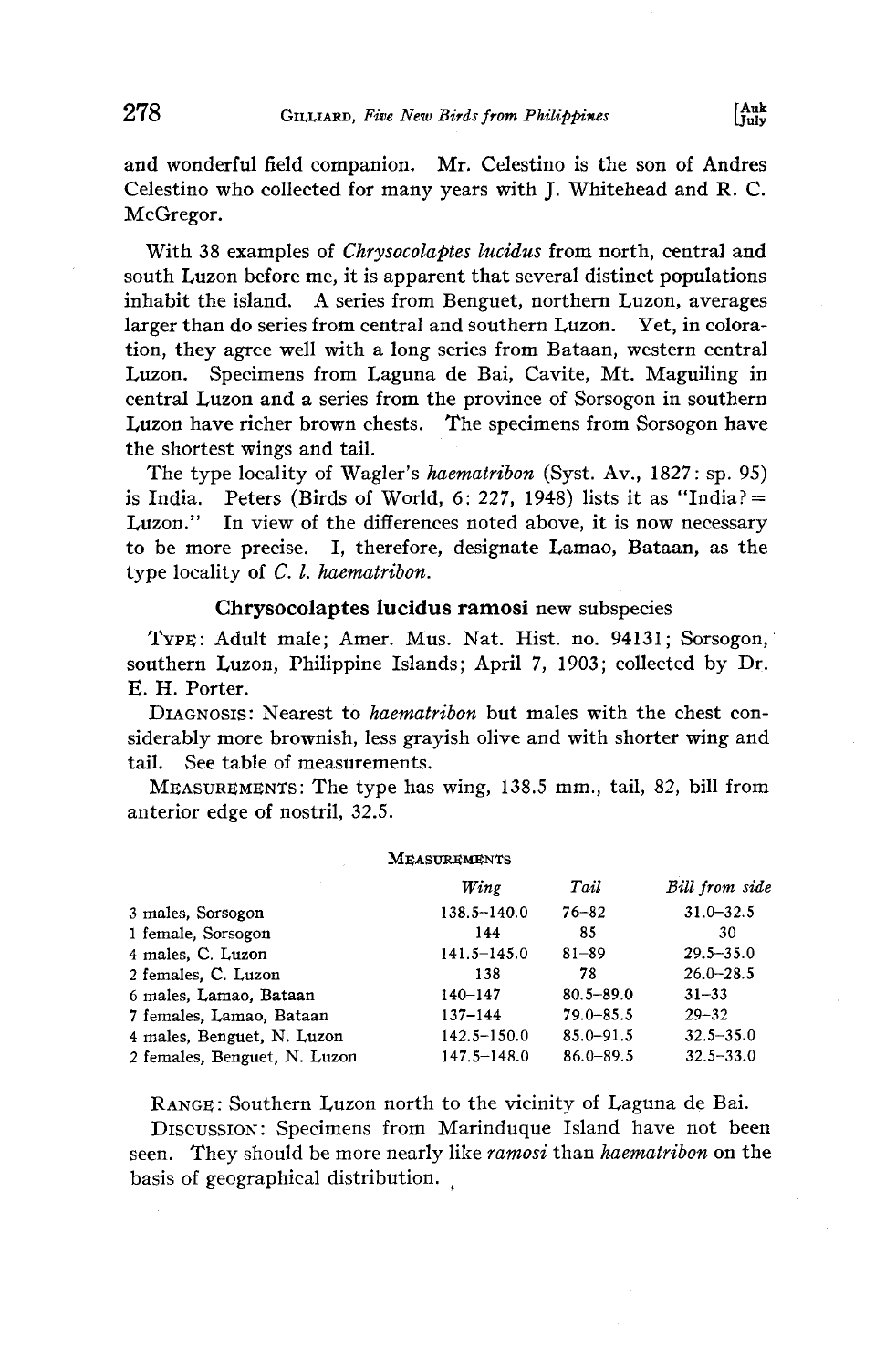**Hachisuka (Contrib. Birds of Philippines (2): 179, 1930) in his description of C. 1. grandis from Polillo Island states that that race**  "---can be distinguished at once by its large measurements." gives these as wing, 154–156 mm., tail, 102–103. It is apparent, therefore, that the race grandis is not similar to *ramosi* despite the fact that it is browner below than *haematribon*.

**C. 1. rufopunctatus of Samar is so decidedly different from ramosi from Sorsogon that a diagnosis is unwarranted.** 

**This new crimson-backed woodpecker is named in honor of my friend and mentor, Dr. Norberto de Ramos, who with his charming wife, Aurora, did so much to make our Bataan Expedition a success.** 

**It is clear that 16 examples of Mulleripicus funebris at hand from**  various Luzon localities represent two distinct races: 1) funebris of **central Luzon, a black-billed, short-tailed form with profuse white crown-spotting; and 2) a northern race, to be described below, which has an ivory bill, long tail and subobsolete white crown-spotting.** 

**To M. f. funebris, described by Valenciennes (Diet. Sci. Nat., Levrault, 40: 179, 1826) from the "Philippine Islands," I assign Mt. Maguiling, Laguna, Luzon, as type locality.** 

## **Mulleripicus funebris mayri new subspecies**

**TYPE: Adult male; Amer. Mus. Nat. Hist. no. 552523; Rothschild Collection; Cape Engano, northern Luzon, Philippine Islands; April 27, 1895; collected by J. Whitehead.** 

DIAGNOSIS: nearest to *funebris*, but maxilla yellowish ivory, not **black; crown and occipital white spotting subobsolete, not bright and profuse; white spots of chin, throat and neck smaller; tail and bill longer. See list of measurements.** 

**MEASUREMENTS: The type has wing, 159 mm., tail, 130, bill from anterior edge of nostril, 31.5.** 

#### **MEASUREMENTS**

|                                           | Wine        | Tail                              | <b>Bill</b> from<br>nostril |
|-------------------------------------------|-------------|-----------------------------------|-----------------------------|
| 1 male, Cape Engano, N. Luzon             | 159.0       | 130.0                             | 31.5                        |
| 1 female, Isabella, N. Luzon              | 156.0       | 130.5                             | 28.0                        |
| 6 males, Bataan, W. Central Luzon         | $155 - 160$ | $113.0 - 126.5$ (4) $28.5 - 30.0$ |                             |
| 3 females, Bataan, W. Central Luzon       | $155 - 161$ | $116 - 118.5(2)$                  | 29(2)                       |
| 1 male, Mt. Maguiling, E. Central Luzon   | 161.5       | 116.0                             | 27.5                        |
| 1 female, Mt. Maguiling, E. Central Luzon | 154.0       | 121.5                             | 25.5                        |

RANGE: Northern Luzon in the Isabella and Cape Engano region **and probably southward to the mountain provinces.**